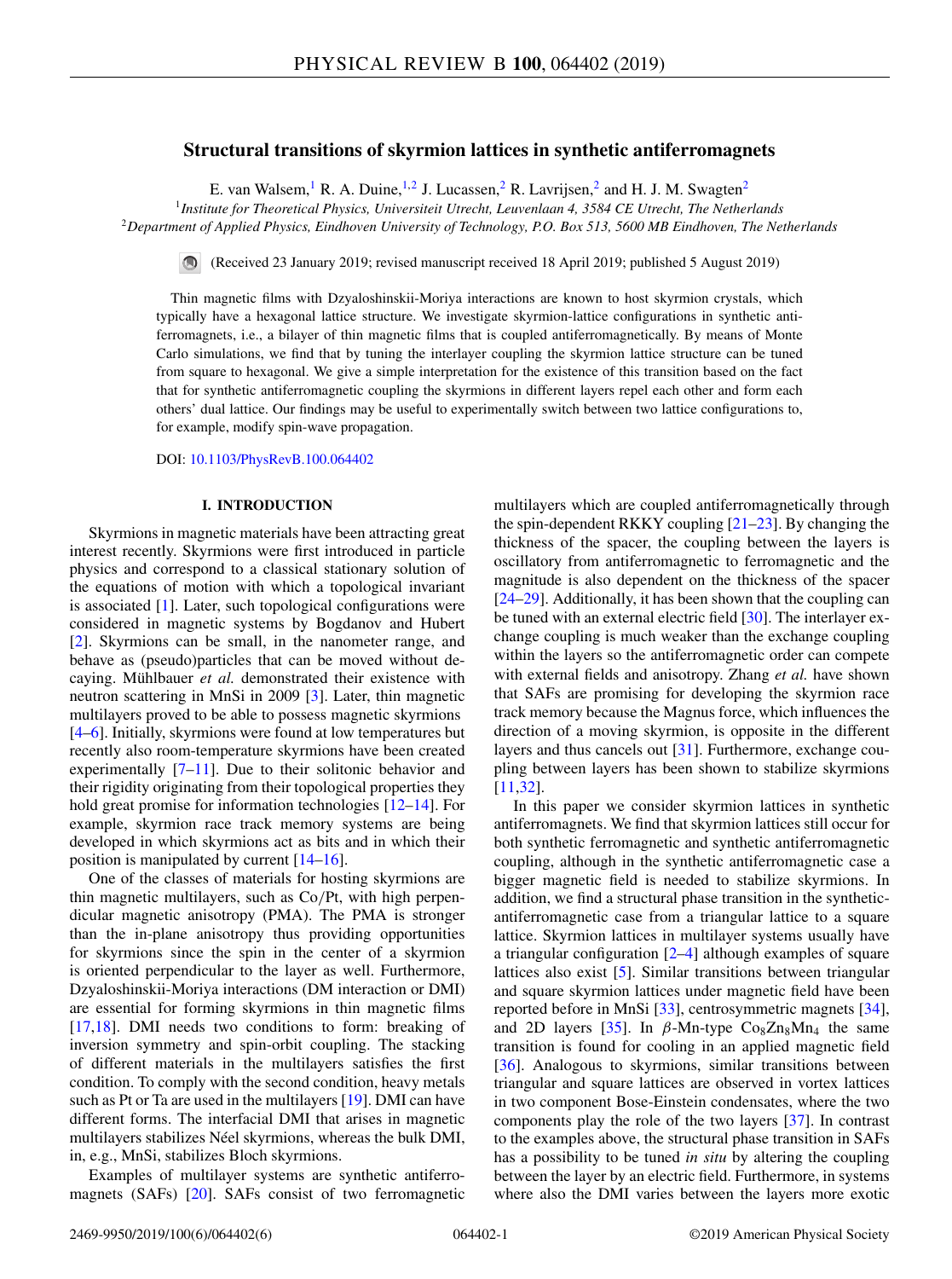lattice configurations are achievable. Our research thus forms a route to tailoring skyrmion-lattices configurations.

In Sec. II we discuss our model and the simulations. After this we show results of our simulations in Sec. III and in Sec. [IV](#page-2-0) we discuss these results. Finally, we conclude with an outlook in Sec. [V.](#page-3-0)

### **II. MODEL AND METHOD**

We model the two magnetic layers by classical Heisenberg spins with ferromagnetic nearest neighbor coupling  $J_{xy}$ , easyaxis anisotropy *K* along *z*, and the Dzyaloshinskii-Moriya interaction *D*. Furthermore, both layers experience a uniform magnetic field *B* and are coupled to each other with interlayer exchange  $J_z$ . In each layer the spins are positioned on the basis vectors of the simple square lattice **xˆ**, **yˆ**. We apply periodic boundary conditions in the *x* and *y* direction and open boundary conditions in the *z* direction. The Hamiltonian is given by the sum of an interlayer and an intralayer part:

$$
H = H_{\text{intra}} + H_{\text{inter}}.\tag{1}
$$

The intralayer part is expressed as

$$
H_{\text{intra}} = -J_{xy} \sum_{\alpha \in \{T, B\}} \sum_{\mathbf{r}} \mathbf{S}_{\mathbf{r}}^{\alpha} \cdot (\mathbf{S}_{\mathbf{r}+\hat{\mathbf{x}}}^{\alpha} + \mathbf{S}_{\mathbf{r}+\hat{\mathbf{y}}}^{\alpha})
$$
  
+  $K \sum_{\alpha \in \{T, B\}} \sum_{\mathbf{r}} (\mathbf{S}_{\mathbf{r}}^{\alpha} \cdot \hat{\mathbf{z}})^{2} - \mathbf{B} \cdot \sum_{\alpha \in \{T, B\}} \sum_{\mathbf{r}} \mathbf{S}_{\mathbf{r}}^{\alpha}$   
-  $D \sum_{\alpha \in \{T, B\}} \sum_{\mathbf{r}} (\mathbf{S}_{\mathbf{r}}^{\alpha} \times \mathbf{S}_{\mathbf{r}+\hat{\mathbf{x}}}^{\alpha} \cdot \hat{\mathbf{y}} - \mathbf{S}_{\mathbf{r}}^{\alpha} \times \mathbf{S}_{\mathbf{r}+\hat{\mathbf{y}}}^{\alpha} \cdot \hat{\mathbf{x}}), (2)$ 

where  $S_r^{\alpha}$  denotes a normalized spin at position **r** in either the top ( $\alpha = T$ ) or bottom ( $\alpha = B$ ) layer. For simplicity we assume  $\mathbf{B} = B\hat{\mathbf{z}}$  to be aligned with the *z* axis. The interlayer part is given by

$$
H_{\text{inter}} = -J_z \sum_{\mathbf{r}} \mathbf{S}_{\mathbf{r}}^T \cdot \mathbf{S}_{\mathbf{r} + \hat{\mathbf{z}}}^B.
$$
 (3)

We use Monte Carlo simulations to investigate the ground state of this model. In our Monte Carlo simulation a random configuration of spins is generated. In one Monte Carlo step we pick a random spin and propose a new vector its direction. This vector is chosen from a cap which size is chosen such that the acceptance rate in our Metropolis algorithm is 50%. To reach the ground state and avoid getting trapped in local minima, we use simulated annealing. There we thermalize a system at a high temperature, far above the critical temperature, and subsequently lower the temperature stepwise until a temperature close to zero is reached. This process is done multiple times. The simulations are started at a scaled temperature of  $k_B T / J_{xy} = 10$ , where  $k_B$  is the Boltzman constant and *T* is the temperature. At each temperature step the scaled temperature is lowered by a factor of 0.95 until a value of  $k_B T / J_{xy} = 0.01$  is reached.

## **III. RESULTS**

### **A. Phases**

In this section we address the three types of phases in our simulations: the spiral state, skyrmion state, and fully



FIG. 1. Phase diagram of the skyrmion pocket for  $BJ_{xy}/D^2$  versus  $KJ_{xy}/D^2$  with  $J_z/J_{xy} = 0$  at  $k_B T/J_{xy} = 0.01$ . The color scale depicts the winding number. The outer contour line is at winding number 0.5. A, B, and C depict the phases found on the given locations in the phase diagram, snapshots and phase diagram are from a  $16 \times 16$  system with a pitch of  $p = 8$ . The color in the snapshots depicts the *z* component of the spin using the color bar in Fig. [3.](#page-2-0)

polarized state. In the spiral state the DMI and exchange dominate. The rotation direction of the spirals is determined by the DMI, where a positive DMI leads to clockwise rotating spirals, and thus a negative DMI to counterclockwise spirals. Furthermore, the wavelength is determined by the ratio of the DMI and intralayer exchange coupling. See Fig. 1(A) for a snapshot of a *z* projection of a spiral state. For an increased external magnetic field we find the skyrmion state. Skyrmions form in lattices and between the skyrmions spins point along the external magnetic field, as shown in Fig.  $1(B)$ . A high external magnetic field can suppress the formation of skyrmions and subsequently systems containing a small number of skyrmions, without lattices structure, are found as well. The size of a skyrmion is determined by the ratio of the DMI and intralayer exchange coupling and is called the skyrmion pitch size *p* which is given by  $D/J_{xy} = \tan(2\pi/p)$ . In the polarized state the external magnetic field dominates over the anisotropy and DMI and all the spins in the system point in the same direction as the external magnetic field as shown in Fig.  $1(C)$ .

We determine the skyrmion state from the winding number. The winding number (also called chirality or topological charge) is an integer which represents the number of times the spins enclose a unit sphere. The skyrmion state is recognized as the system with a nonzero winding number. In the continuum limit the winding number is expressed as

$$
w = \frac{1}{4\pi} \int dx \, dy \, \mathbf{m} \cdot \left( \frac{\partial \mathbf{m}}{\partial x} \times \frac{\partial \mathbf{m}}{\partial y} \right), \tag{4}
$$

where  $x, y$  are the directions within the plane and  $m =$  $\langle S \rangle / |\langle S \rangle|$  is the magnetization direction in the system. In Fig. 1 we show the phase diagram, and typical spin configurations of the phases. Systems with a nonzero winding number possess skyrmions and thus are indicated as such in the phase diagram.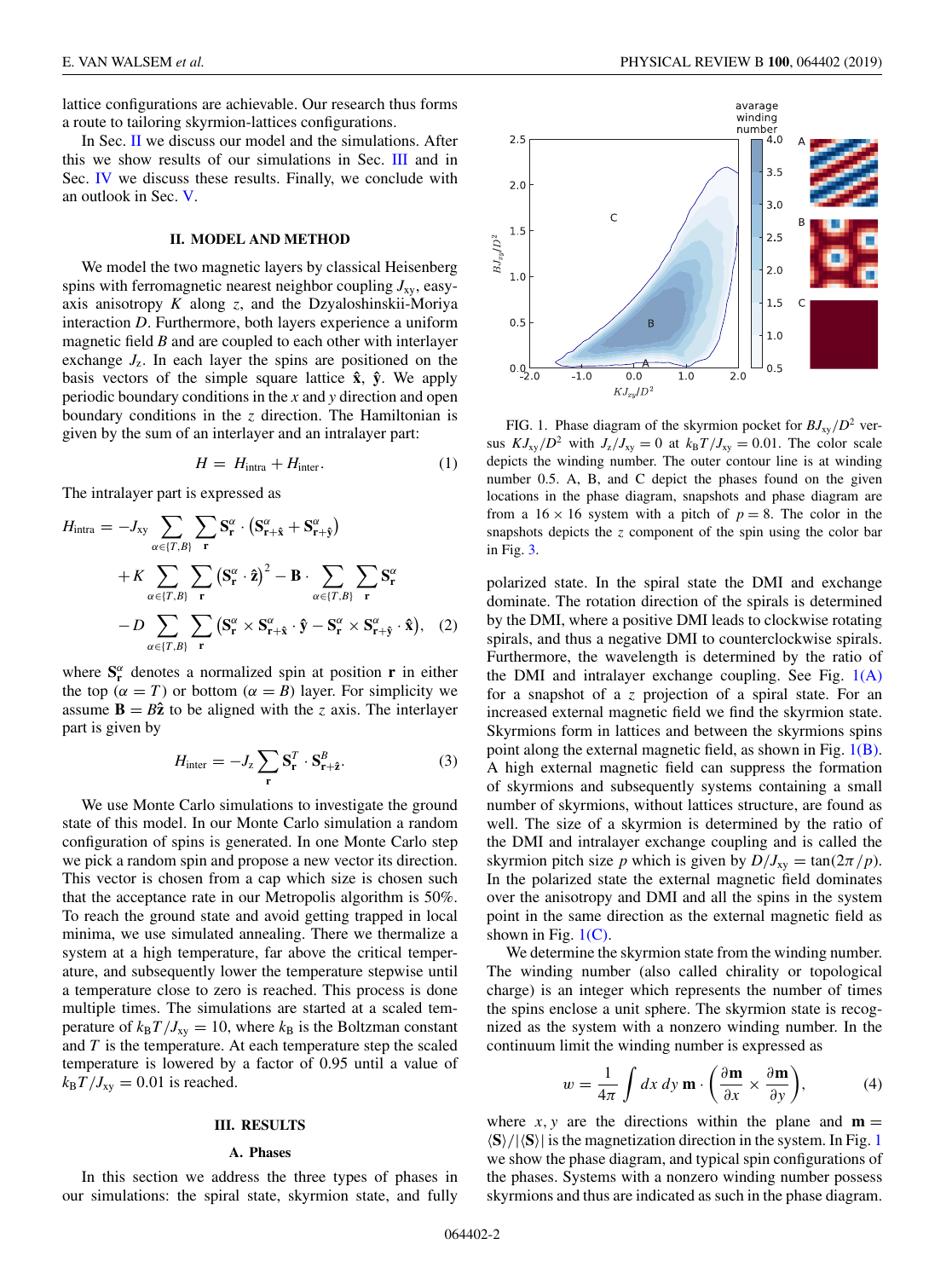<span id="page-2-0"></span>

FIG. 2. Phase diagram of the skyrmion pocket for  $BJ_{xy}/D^2$  versus  $KJ_{xy}/D^2$  at  $k_BT/J_{xy} = 0.01$  with  $J_z/J_{xy} = 0$  (blue),  $-0.25$  (red), and 0.25 (green). The skyrmion pocket is drawn for systems with a total winding number  $w > 0.5$ . It shows that the skyrmion pocket for  $J_z/J_{xy} = 0$ , and 0.25 overlay, and that the skyrmion pocket for  $J_z/J_{xy} = -0.25$  occurs for higher magnetic field. The simulated system had a system size of  $16 \times 16$  spins with a pitch of  $p = 8$ .

In the phase diagram we plotted a contour plot of the total winding number of the system. In our systems the skyrmions have a winding number of positive one so the total winding number of a system is a measure for the total number of skyrmions in the system. In lattice systems, such as described in this paper, the winding number is continuous instead of integer. We find that in practice the winding number is a useful tool to distinguish the skyrmion phase from other magnetic phases.

Upon including the interlayer exchange, we see that in the synthetic ferromagnetic region there is no significant difference compared to the noninteracting picture as shown in Fig. 2. Looking at the synthetic antiferromagnetic region we see that the skyrmion pocket is situated at higher external magnetic field. This is explained as follows: the spiral state can adjust to the synthetic antiferromagnetic coupling by shifting the spirals in different layers half a period with respect to each other without increasing the energy. On the contrary, the polarized phase cannot adjust in a comparable way and needs a higher external magnetic field to adjust to the synthetic antiferromagnetic coupling. The skyrmion state is partly polarized while also having a lattice which can shift with respect to each other. Our simulations show that the lower bound of the skyrmion pocket rises considering the energetic advantage of the spiral state. The higher bound of the pocket rises as well because of the energy advantage of the skyrmion lattices over the polarized state originating from the shifting of the skyrmion lattices with respect to each other.

#### **B. Structural phase transition**

Taking a closer look at the synthetic antiferromagnetic skyrmion phases we notice that the lattice configurations change from a hexagonal lattice [Fig.  $3(a)$ ] to a square one [Fig.  $3(c)$ ]. We determine the lattice configurations of the skyrmions by looking at the reciprocal lattice which we obtain by taking a two-dimensional Fourier transform of the



FIG. 3. Spin configurations of a  $64 \times 64$ ,  $p = 13$ ,  $B J_{xy}/D^2 =$ 0.56,  $KJ_{xy}/D^2 = 0$  system at  $k_BT/J_{xy} = 0.01$ . Showing (a) hexagonal lattice configuration with  $J_z/J_{xy} = -0.14$ , (b) the twodimensional Fourier transform of the hexagonal lattice configuration, (c) square lattice configuration with  $J_z/J_{xy} = 0.01$ , and (d) the twodimensional Fourier transform of the square lattice configuration. From the Bragg peaks the lattice configuration is classified.

configuration. A hexagonal lattice show six equally distributed first order peaks, as shown in Fig.  $3(b)$ , where a square lattice shows four [Fig.  $3(d)$ ]. The spiral phase is recognizable with having a zero winding number and two peaks with an angle of 180 deg between each other. The fully polarized state has no nonzero winding number nor a nontrivial reciprocal lattice.

In Fig. [4](#page-3-0) the phase diagram for different intralayer exchange and external magnetic field is shown. It is visible that the skyrmion pocket location is dependent on the magnetic field in the antiferromagnetic intralayer exchange region as already shown in Fig. 2. This leads to a larger spiral phase in the antiferromagnetic region. The hexagonal structural phase is dominant in the ferromagnetic part of the phase diagram and extends in the antiferromagnetic region: for a large antiferromagnetic intralayer exchange the lattice configuration changes from hexagonal to square. This square skyrmion lattice occurs only in the antiferromagnetic part.

#### **IV. DISCUSSION**

In this section we turn to a physical interpretation of our results. For small skyrmions, skyrmions consisting of a small number of spins, the skyrmion lattice has a preferred orientation with respect to the underlying lattice, this can indicate that the skyrmion lattice is influenced by pinning to the underlying lattice. To test whether the square lattice configurations originate from this effect we increased the skyrmion pitch by lowering the DMI in our simulations. We found that the skyrmion lattices orient independently of the underlying lattice and that the skyrmion lattice still possesses the square configuration for increased skyrmion pitch. Moreover, the periodic boundary conditions do not seem to influence the found results. Changing the aspect ratio of our systems or changing the periodic boundary conditions to twisted boundary conditions leads to no significant change in the skyrmion lattice configurations.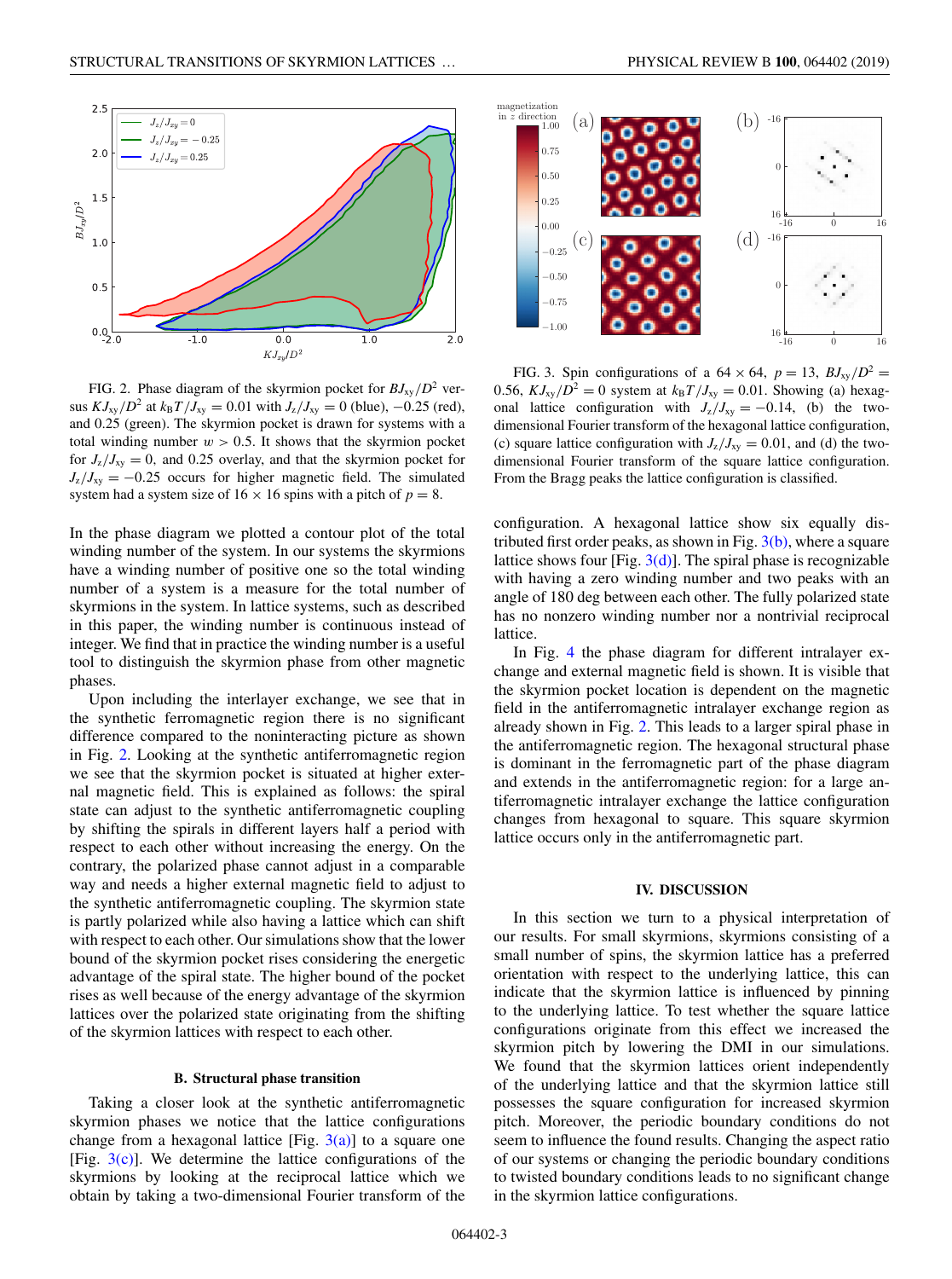<span id="page-3-0"></span>

FIG. 4. Spin configurations of a  $16 \times 16$  system showing (a) square lattice configuration, (b) spiral configuration, and (c) hexagonal lattice configuration. The color in the snapshots depicts the  $z$  component of the spin using the color bar in Fig.  $3$ . (d) Phase diagram of a two layer SAF for changing interlayer exchange  $J_z/J_{xy}$ and magnetic field  $BJ_{xy}/D^2$ . The color blue corresponds to antiferromagnetic ordering between the two layers, and red to ferromagnetic ordering. The boundary of the skyrmion phase is indicated by the black lines. The color scale depicts the smallest angle found between two peaks in the 2D Fourier transformation of the state. The striped phase (b) gives an angle of 180◦, where the square lattice configuration (a) gives 90◦ and the triangular lattice configuration (c) 60◦. This phase diagram is calculated for a  $16 \times 16$  system with a pitch of  $p = 8$  and  $KJ_{xy}/D^2 = 0$  at  $k_B T/J_{xy} = 0.01$ .

The phase transition between the hexagonal and square skyrmion lattice can be explained as follows. The spin in the center of the skyrmion points in the same direction in both layers, i.e., along the external magnetic field. Due to the antiferromagnetic interlayer exchange two skyrmions in different layers favor to be not on top of each other. Therefore, the skyrmion lattices are shifted relative to each



FIG. 5. Schematic display of (a) a triangular lattice (green) together with its dual lattice (red) and (b) a square lattice (green) with its dual lattice (red). The dual lattice of triangular lattice (a) has a higher density than the triangular lattice self, while the dual lattice of the square lattice (b) has an equal density.



FIG. 6. Snapshot of a spin configuration in both layers with  $32 \times 32$  spins,  $J_z/J_{xy} = -0.20$ ,  $BJ_{xy}/D^2 = 0.65$ ,  $KJ_{xy}/D^2 = 0$  at  $k_B T / J_{xy} = 0.01$ , the color depicts the *z* component of the spin (see color bar Fig. [3\)](#page-2-0). Layer (a) has a pitch of  $p = 10$  and layer (b)  $p = 6.25$ . We see a triangular lattice in (a) and a honeycomb lattice in (b).

other such that the skyrmions are positioned such that the spins in the different layers point oppositely. This implies that the skyrmion lattices in different layers are each other's dual lattice. The dual layer of a hexagonal lattice is a honeycomb lattice, and the dual lattice of square lattice is a square lattice again. It is not possible with equal skyrmion densities to form a honeycomb lattice in the dual lattice of the hexagonal lattice since the skyrmions will overlap. For a square lattice it is possible to position the skyrmions in their own dual lattice, which gives an energetic advantage over the triangular lattice. For a schematic display see Fig. 5. To test our interpretation we change the skyrmion density in one of the layers by altering the Dzyaloshinskii-Moriya interaction in that layer. By increasing the DMI, the skyrmion size decreases and the skyrmion density increases. Our interpretation suggests that the skyrmion lattice can have a honeycomb configuration in the layer with altered DMI because the smaller skyrmions do not overlap anymore. In Fig. 6 a snapshot is plotted of a spin configuration for parameters in the synthetic antiferromagnetic-square lattice regime but with different DMI for the two layers. Here the triangular lattice configuration manifests in the lower density layer and the honeycomb lattice in the higher density layer, confirming our interpretation of the structural phase transition.

As seen in Fig. 4, the structural phase transition occurs around  $J_z/J_{xy} = -0.25$  for  $p = 8$ . By looking at simulations with larger systems and skyrmion pitch sizes we noted that the phase transition occurs at different values of intralayer exchange dependent on the pitch size of the skyrmions. For larger pitch size the phase transition is at higher intralayer exchange, e.g., for skyrmion pitch  $p = 13$  the phase transition is around  $J_z/J_{xy} = -0.02$ . While our finding of the existence of the structural transition appears thus unchanged for larger system sizes, the precise value of  $J_z/J_{xy}$  where the transition occurs is dependent on skyrmion size. Because of the excessive simulation time, we have not attempted finite-size scaling to determine the thermodynamic limit of the value of  $J_z/J_{xy}$ where the transition occurs.

### **V. CONCLUSION AND OUTLOOK**

In this article we studied skyrmions in synthetic antiferromagnets. We found that skyrmions still occur in bilayer synthetic antiferromagnets, but in the synthetic antiferromag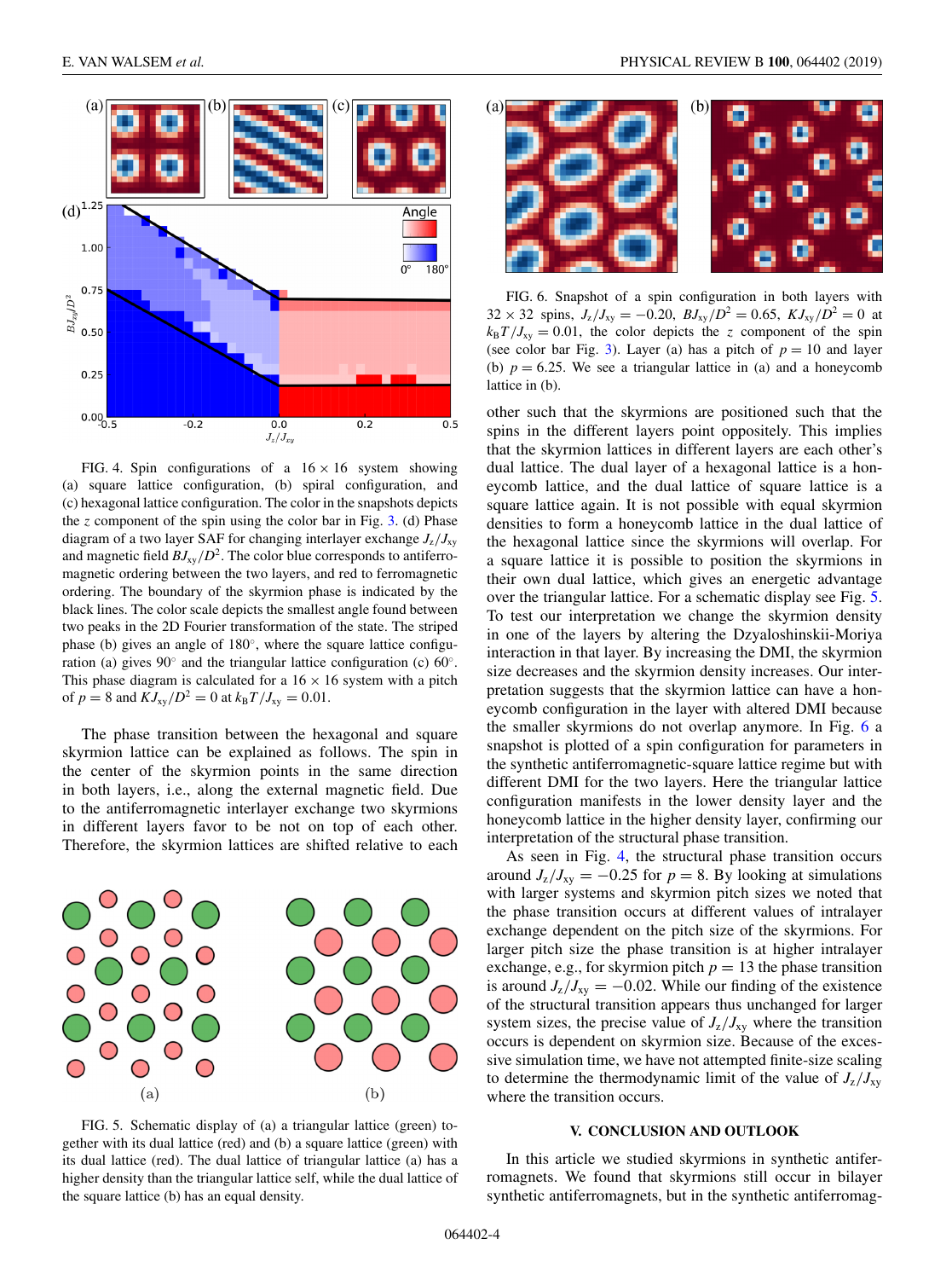<span id="page-4-0"></span>netic case a higher external magnetic field is needed than in the synthetic ferromagnetic case or the case without intralayer coupling. Skyrmion lattices in the synthetic antiferromagnetic case shift from a triangular to a square lattice for increasing interlayer coupling. Both the interlayer coupling and the external field have influence on the lattice geometry and both parameters are experimentally adjustable through either spacer thickness, external electric field, and through external magnetic field. As seen in Fig. [4,](#page-3-0) the phase transition between the hexagonal synthetic antiferromagnetic part and the square synthetic antiferromagnetic part has a magnetic field dependence which gives an opportunity for applications.

Different skyrmion lattices configurations such as the hexagonal-honeycomb configurations mentioned in Sec. [IV](#page-2-0) could be explored further. For example, the phase diagram could be determined.

Experimental verification of triangular-honeycomb configurations can be obtained by multilayer systems with different

- [1] T. Skyrme, [Nucl. Phys.](https://doi.org/10.1016/0029-5582(62)90775-7) **[31](https://doi.org/10.1016/0029-5582(62)90775-7)**, [556](https://doi.org/10.1016/0029-5582(62)90775-7) [\(1962\)](https://doi.org/10.1016/0029-5582(62)90775-7).
- [2] A. Bogdanov and A. Hubert, [J. Magn. Magn. Mater.](https://doi.org/10.1016/0304-8853(94)90046-9) **[138](https://doi.org/10.1016/0304-8853(94)90046-9)**, [255](https://doi.org/10.1016/0304-8853(94)90046-9) [\(1994\)](https://doi.org/10.1016/0304-8853(94)90046-9).
- [3] S. Muhlbauer, B. Binz, F. Jonietz, C. Pfleiderer, A. Rosch, A. Neubauer, R. Georgii, and P. Boni, [Science](https://doi.org/10.1126/science.1166767) **[323](https://doi.org/10.1126/science.1166767)**, [915](https://doi.org/10.1126/science.1166767) [\(2009\)](https://doi.org/10.1126/science.1166767).
- [4] X. Z. Yu, Y. Onose, N. Kanazawa, J. H. Park, J. H. Han, Y. Matsui, N. Nagaosa, and Y. Tokura, [Nature \(London\)](https://doi.org/10.1038/nature09124) **[465](https://doi.org/10.1038/nature09124)**, [901](https://doi.org/10.1038/nature09124) [\(2010\)](https://doi.org/10.1038/nature09124).
- [5] S. Heinze, K. von Bergmann, M. Menzel, J. Brede, A. [Kubetzka, R. Wiesendanger, G. Bihlmayer, and S. Blügel,](https://doi.org/10.1038/nphys2045) Nat. Phys. **[7](https://doi.org/10.1038/nphys2045)**, [713](https://doi.org/10.1038/nphys2045) [\(2011\)](https://doi.org/10.1038/nphys2045).
- [6] [B. Dupé, M. Hoffmann, C. Paillard, and S. Heinze,](https://doi.org/10.1038/ncomms5030) Nat. Commun. **[5](https://doi.org/10.1038/ncomms5030)**, [4030](https://doi.org/10.1038/ncomms5030) [\(2014\)](https://doi.org/10.1038/ncomms5030).
- [7] G. Yu, P. Upadhyaya, X. Li, W. Li, S. K. Kim, Y. Fan, K. L. Wong, Y. Tserkovnyak, P. K. Amiri, and K. L. Wang, [Nano Lett.](https://doi.org/10.1021/acs.nanolett.5b05257) **[16](https://doi.org/10.1021/acs.nanolett.5b05257)**, [1981](https://doi.org/10.1021/acs.nanolett.5b05257) [\(2016\)](https://doi.org/10.1021/acs.nanolett.5b05257).
- [8] S. Woo, K. Litzius, B. Krüger, M.-Y. Im, L. Caretta, K. Richter, [M. Mann, A. Krone, R. M. Reeve, M. Weigand](https://doi.org/10.1038/nmat4593) *et al.*, Nat. Mater. **[15](https://doi.org/10.1038/nmat4593)**, [501](https://doi.org/10.1038/nmat4593) [\(2016\)](https://doi.org/10.1038/nmat4593).
- [9] A. Soumyanarayanan, M. Raju, A. L. Gonzalez Oyarce, A. K. C. Tan, M.-Y. Im, A. Petrovic, P. Ho, K. H. Khoo, M. ´ Tran, C. K. Gan *et al.*, [Nat. Mater.](https://doi.org/10.1038/nmat4934) **[16](https://doi.org/10.1038/nmat4934)**, [898](https://doi.org/10.1038/nmat4934) [\(2017\)](https://doi.org/10.1038/nmat4934).
- [10] C. Moreau-Luchaire, C. Moutafis, N. Reyren, J. Sampaio, C. A. F. Vaz, N. Van Horne, K. Bouzehouane, K. Garcia, C. Deranlot, P. Warnicke *et al.*, [Nat. Nanotechnol.](https://doi.org/10.1038/nnano.2015.313) **[11](https://doi.org/10.1038/nnano.2015.313)**, [444](https://doi.org/10.1038/nnano.2015.313) [\(2016\)](https://doi.org/10.1038/nnano.2015.313).
- [11] G. Chen, A. Mascaraque, A. T. N'Diaye, and A. K. Schmid, [Appl. Phys. Lett.](https://doi.org/10.1063/1.4922726) **[106](https://doi.org/10.1063/1.4922726)**, [242404](https://doi.org/10.1063/1.4922726) [\(2015\)](https://doi.org/10.1063/1.4922726).
- [12] S. S. P. Parkin, M. Hayashi, and L. Thomas, [Science \(NY\)](https://doi.org/10.1126/science.1145799) **[320](https://doi.org/10.1126/science.1145799)**, [190](https://doi.org/10.1126/science.1145799) [\(2008\)](https://doi.org/10.1126/science.1145799).
- [13] N. S. Kiselev, A. N. Bogdanov, R. Schäfer, and U. K. Rößler, [J. Phys. D: Appl. Phys.](https://doi.org/10.1088/0022-3727/44/39/392001) **[44](https://doi.org/10.1088/0022-3727/44/39/392001)**, [392001](https://doi.org/10.1088/0022-3727/44/39/392001) [\(2011\)](https://doi.org/10.1088/0022-3727/44/39/392001).
- [14] A. Fert, V. Cros, and J. Sampaio, [Nat. Nanotechnol.](https://doi.org/10.1038/nnano.2013.29) **[8](https://doi.org/10.1038/nnano.2013.29)**, [152](https://doi.org/10.1038/nnano.2013.29) [\(2013\)](https://doi.org/10.1038/nnano.2013.29).
- [15] S. Loth, S. Baumann, C. P. Lutz, D. M. Eigler, A. J. Heinrich, T. O. Wehling, S. Lounis, A. Lichtenstein, D. Pfannkuche, J. Wiebe *et al.*, [Science](https://doi.org/10.1126/science.1214131) **[335](https://doi.org/10.1126/science.1214131)**, [196](https://doi.org/10.1126/science.1214131) [\(2012\)](https://doi.org/10.1126/science.1214131).
- [16] F. Jonietz, S. Muhlbauer, C. Pfleiderer, A. Neubauer, W. Munzer, A. Bauer, T. Adams, R. Georgii, P. Boni, R. A. Duine *et al.*, [Science](https://doi.org/10.1126/science.1195709) **[330](https://doi.org/10.1126/science.1195709)**, [1648](https://doi.org/10.1126/science.1195709) [\(2010\)](https://doi.org/10.1126/science.1195709).

DMI in both layers. This can be engineered by creating two layers with different compositions [\[38\]](#page-5-0). Direct observations of skyrmion lattices can be obtained by spin polarized scanning tunneling microscopy or Lorentz transmission electron microscopy [\[39,40\]](#page-5-0). The phase transition between the two lattice configurations is dependent on the ratio between the interlayer and intralayer exchange, and the ratio between the DMI and intralayer exchange. For a pitch size of  $p = 13$  the interlayerintralayer exchange ratio is  $J_z/J_{xy} \sim 0.007$ . This value is experimentally achievable [20].

### **ACKNOWLEDGMENT**

This work is part of the research programme Skyrmionics—towards skyrmions for nanoelectronics, which is financed by the Netherlands Organisation for Scientific Research (NWO).

- [17] I. Dzyaloshinsky, [J. Phys. Chem. Solids](https://doi.org/10.1016/0022-3697(58)90076-3) **[4](https://doi.org/10.1016/0022-3697(58)90076-3)**, [241](https://doi.org/10.1016/0022-3697(58)90076-3) [\(1958\)](https://doi.org/10.1016/0022-3697(58)90076-3).
- [18] T. Moriya, [Phys. Rev.](https://doi.org/10.1103/PhysRev.120.91) **[120](https://doi.org/10.1103/PhysRev.120.91)**, [91](https://doi.org/10.1103/PhysRev.120.91) [\(1960\)](https://doi.org/10.1103/PhysRev.120.91).
- [19] A. Fert, [Mater. Sci. Forum](https://doi.org/10.4028/www.scientific.net/MSF.59-60.439) **[59-60](https://doi.org/10.4028/www.scientific.net/MSF.59-60.439)**, [439](https://doi.org/10.4028/www.scientific.net/MSF.59-60.439) [\(1991\)](https://doi.org/10.4028/www.scientific.net/MSF.59-60.439).
- [20] [R. A. Duine, K.-J. Lee, S. S. P. Parkin, and M. D. Stiles,](https://doi.org/10.1038/s41567-018-0050-y) Nat. Phys. **[14](https://doi.org/10.1038/s41567-018-0050-y)**, [217](https://doi.org/10.1038/s41567-018-0050-y) [\(2018\)](https://doi.org/10.1038/s41567-018-0050-y).
- [21] M. B. Salamon, S. Sinha, J. J. Rhyne, J. E. Cunningham, R. W. Erwin, J. Borchers, and C. P. Flynn, [Phys. Rev. Lett.](https://doi.org/10.1103/PhysRevLett.56.259) **[56](https://doi.org/10.1103/PhysRevLett.56.259)**, [259](https://doi.org/10.1103/PhysRevLett.56.259) [\(1986\)](https://doi.org/10.1103/PhysRevLett.56.259).
- [22] C. F. Majkrzak, J. W. Cable, J. Kwo, M. Hong, D. B. McWhan, Y. Yafet, J. V. Waszczak, and C. Vettier, [Phys. Rev. Lett.](https://doi.org/10.1103/PhysRevLett.56.2700) **[56](https://doi.org/10.1103/PhysRevLett.56.2700)**, [2700](https://doi.org/10.1103/PhysRevLett.56.2700) [\(1986\)](https://doi.org/10.1103/PhysRevLett.56.2700).
- [23] P. Grünberg, R. Schreiber, Y. Pang, M. B. Brodsky, and H. Sowers, [Phys. Rev. Lett.](https://doi.org/10.1103/PhysRevLett.57.2442) **[57](https://doi.org/10.1103/PhysRevLett.57.2442)**, [2442](https://doi.org/10.1103/PhysRevLett.57.2442) [\(1986\)](https://doi.org/10.1103/PhysRevLett.57.2442).
- [24] S. S. P. Parkin, N. More, and K. P. Roche, [Phys. Rev. Lett.](https://doi.org/10.1103/PhysRevLett.64.2304) **[64](https://doi.org/10.1103/PhysRevLett.64.2304)**, [2304](https://doi.org/10.1103/PhysRevLett.64.2304) [\(1990\)](https://doi.org/10.1103/PhysRevLett.64.2304).
- [25] S. S. P. Parkin, [Phys. Rev. Lett.](https://doi.org/10.1103/PhysRevLett.67.3598) **[67](https://doi.org/10.1103/PhysRevLett.67.3598)**, [3598](https://doi.org/10.1103/PhysRevLett.67.3598) [\(1991\)](https://doi.org/10.1103/PhysRevLett.67.3598).
- [26] P. Bruno, [Phys. Rev. B](https://doi.org/10.1103/PhysRevB.52.411) **[52](https://doi.org/10.1103/PhysRevB.52.411)**, [411](https://doi.org/10.1103/PhysRevB.52.411) [\(1995\)](https://doi.org/10.1103/PhysRevB.52.411).
- [27] J. C. Slonczewski, [Phys. Rev. B](https://doi.org/10.1103/PhysRevB.39.6995) **[39](https://doi.org/10.1103/PhysRevB.39.6995)**, [6995](https://doi.org/10.1103/PhysRevB.39.6995) [\(1989\)](https://doi.org/10.1103/PhysRevB.39.6995).
- [28] J. Faure-Vincent, C. Tiusan, C. Bellouard, E. Popova, M. Hehn, F. Montaigne, and A. Schuhl, [Phys. Rev. Lett.](https://doi.org/10.1103/PhysRevLett.89.107206) **[89](https://doi.org/10.1103/PhysRevLett.89.107206)**, [107206](https://doi.org/10.1103/PhysRevLett.89.107206) [\(2002\)](https://doi.org/10.1103/PhysRevLett.89.107206).
- [29] [D. M. Edwards, J. Mathon, R. B. Muniz, and M. S. Phan,](https://doi.org/10.1103/PhysRevLett.67.493) *Phys.* Rev. Lett. **[67](https://doi.org/10.1103/PhysRevLett.67.493)**, [493](https://doi.org/10.1103/PhysRevLett.67.493) [\(1991\)](https://doi.org/10.1103/PhysRevLett.67.493).
- [30] [M. Fechner, P. Zahn, S. Ostanin, M. Bibes, and I. Mertig,](https://doi.org/10.1103/PhysRevLett.108.197206) *Phys.* Rev. Lett. **[108](https://doi.org/10.1103/PhysRevLett.108.197206)**, [197206](https://doi.org/10.1103/PhysRevLett.108.197206) [\(2012\)](https://doi.org/10.1103/PhysRevLett.108.197206).
- [31] X. Zhang, Y. Zhou, and M. Ezawa, [Nat. Commun.](https://doi.org/10.1038/ncomms10293) **[7](https://doi.org/10.1038/ncomms10293)**, [10293](https://doi.org/10.1038/ncomms10293) [\(2016\)](https://doi.org/10.1038/ncomms10293).
- [32] A. K. Nandy, N. S. Kiselev, and S. Blügel, [Phys. Rev. Lett.](https://doi.org/10.1103/PhysRevLett.116.177202) **[116](https://doi.org/10.1103/PhysRevLett.116.177202)**, [177202](https://doi.org/10.1103/PhysRevLett.116.177202) [\(2016\)](https://doi.org/10.1103/PhysRevLett.116.177202).
- [33] T. Nakajima, H. Oike, A. Kikkawa, E. P. Gilbert, N. Booth, K. Kakurai, Y. Taguchi, Y. Tokura, F. Kagawa, and T.-h. Arima, [Sci. Adv.](https://doi.org/10.1126/sciadv.1602562) **[3](https://doi.org/10.1126/sciadv.1602562)**, [e1602562](https://doi.org/10.1126/sciadv.1602562) [\(2017\)](https://doi.org/10.1126/sciadv.1602562).
- [34] S.-Z. Lin and C. D. Batista, [Phys. Rev. Lett.](https://doi.org/10.1103/PhysRevLett.120.077202) **[120](https://doi.org/10.1103/PhysRevLett.120.077202)**, [077202](https://doi.org/10.1103/PhysRevLett.120.077202) [\(2018\)](https://doi.org/10.1103/PhysRevLett.120.077202).
- [35] S.-Z. Lin, A. Saxena, and C. D. Batista, [Phys. Rev. B](https://doi.org/10.1103/PhysRevB.91.224407) **[91](https://doi.org/10.1103/PhysRevB.91.224407)**, [224407](https://doi.org/10.1103/PhysRevB.91.224407) [\(2015\)](https://doi.org/10.1103/PhysRevB.91.224407).
- [36] K. Karube, J. S. White, N. Reynolds, J. L. Gavilano, H. Oike, A. Kikkawa, F. Kagawa, Y. Tokunaga, H. M. Rønnow, Y. Tokura *et al.*, [Nat. Mater.](https://doi.org/10.1038/nmat4752) **[15](https://doi.org/10.1038/nmat4752)**, [1237](https://doi.org/10.1038/nmat4752) [\(2016\)](https://doi.org/10.1038/nmat4752).